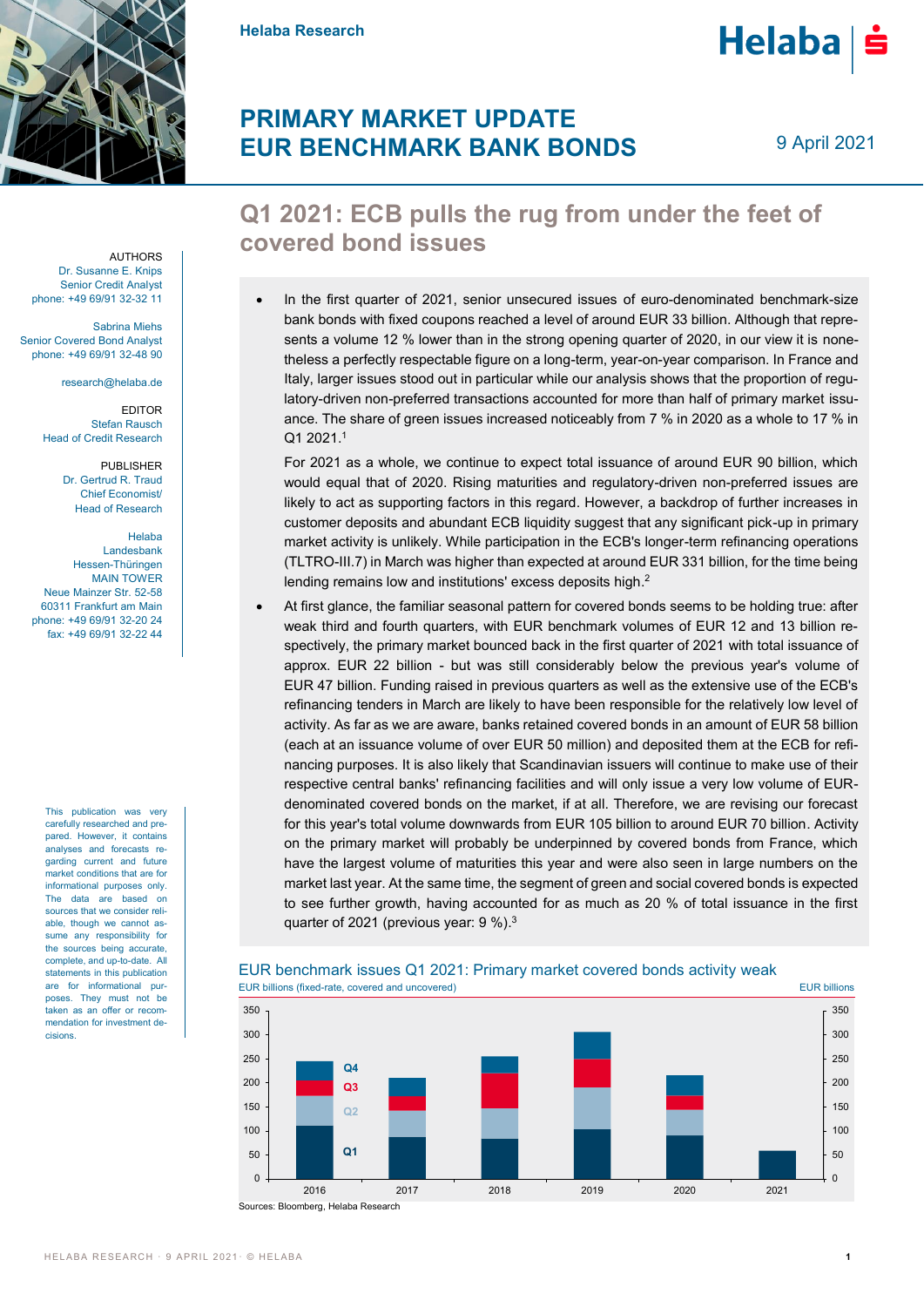## **1. Senior unsecured bonds with fixed coupons**







EUR billions (maturity volume) EUR billions EUR billions (issuance volume of European banks by currency\*)



## Q1 2021: Year gets off to a solid start France leads the way, also due to NPS issues





# Longer maturities return to the market Relatively stable mix of ratings during crisis<br>EUR billions (issuance volume by maturity) EUR billions EUR billions EUR billions (issuance volume by rating\*)



### Proportion of green issues soars to 17 % Share of non-preferred issues at around 30 % EUR billions (issuance volume by environmental criteria) EUR billions EUR billions (issuance volume by payment ranking)



# Maturities rise in 2021 by 16 % year-on-year Euro-denominated issues account for ca. 75 % in Q1



Sources: Bloomberg, Helaba Research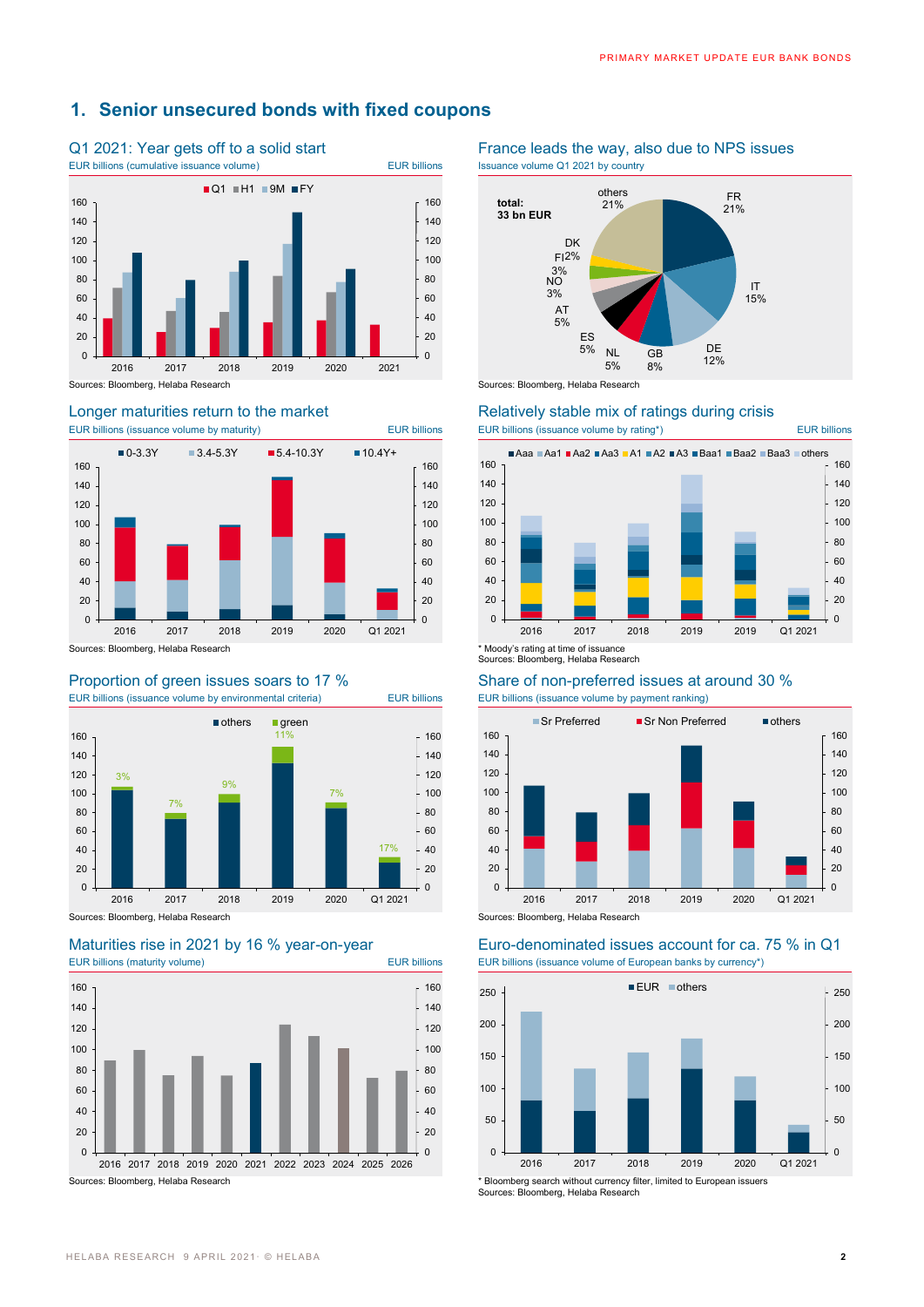## **2. Covered bonds with fixed coupons**



Q1 2021: Issuance falls once again due to TLTRO High level of maturities in France

### Dutch covered bonds not among top 7 Long maturities increasingly popular Issuance volume in Q1 2021 by country Maturity and the state of the state of the state volume by maturity) when  $\%$  (issuance volume by maturity)



Sources: Bloomberg, Helaba Research Sources: Bloomberg, Helaba Research

# 80% 100% ■Aaa ■Aa1 ■Aa2 ■Aa3 ■others



Sources: Bloomberg, Helaba Research





100%

### Issues with first-class ratings<br>
% (issuance volume by rating<sup>\*</sup>) We uncontrolled a Share of sustainable issues as high as 20 % in Q1<br>
Share of sustainable issues as high as 20 % in Q1 % EUR billions (issuance volume by ESG criteria and others)



Sources: Bloomberg, Helaba Research